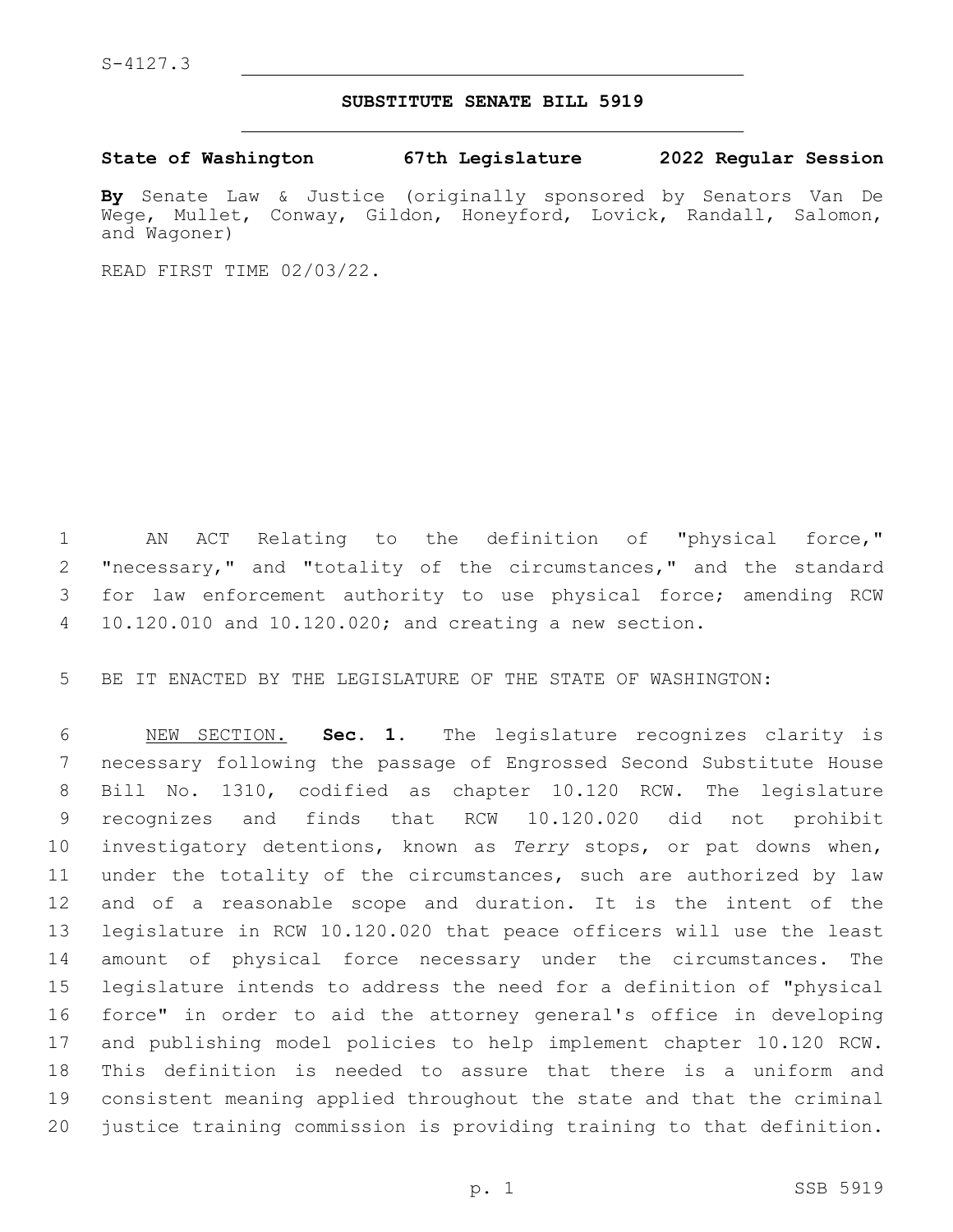It is the fundamental duty of law enforcement to preserve and protect 2 all human life.

 **Sec. 2.** RCW 10.120.010 and 2021 c 324 s 2 are each amended to 4 read as follows:

 The definitions in this section apply throughout this chapter unless the context clearly requires otherwise.6

 (1) "Law enforcement agency" includes any "general authority Washington law enforcement agency" and any "limited authority Washington law enforcement agency" as those terms are defined in RCW 10.93.020.

 (2) "Less lethal alternatives" include, but are not limited to, verbal warnings, de-escalation tactics, conducted energy weapons, devices that deploy oleoresin capsicum, batons, and beanbag rounds.

14 (3) "Necessary" means that, under the totality of the 15 circumstances, a reasonably effective alternative to the use of force does not appear to exist, and that the amount of force used was a 17 reasonable and proportional response to effect the legal purpose intended or to protect against the threat posed to the officer or others.

 (4) "Peace officer" includes any "general authority Washington peace officer," "limited authority Washington peace officer," and "specially commissioned Washington peace officer" as those terms are defined in RCW 10.93.020; however, "peace officer" does not include any corrections officer or other employee of a jail, correctional, or detention facility, but does include any community corrections 26 officer.

27 (5) "Physical force" means any act likely to cause physical pain 28 or injury or any other act exerted upon a person's body to compel, 29 control, constrain, or restrain the person's movement. "Physical force" does not include pat downs, incidental touching, verbal commands, or compliant handcuffing where there is no physical pain or injury.

 (6) "Totality of the circumstances" means all facts known to the 34 peace officer leading up to, and at the time of, the use of force, and includes the actions of the person against whom the peace officer uses such force and the actions of the peace officer.

 **Sec. 3.** RCW 10.120.020 and 2021 c 324 s 3 are each amended to 38 read as follows: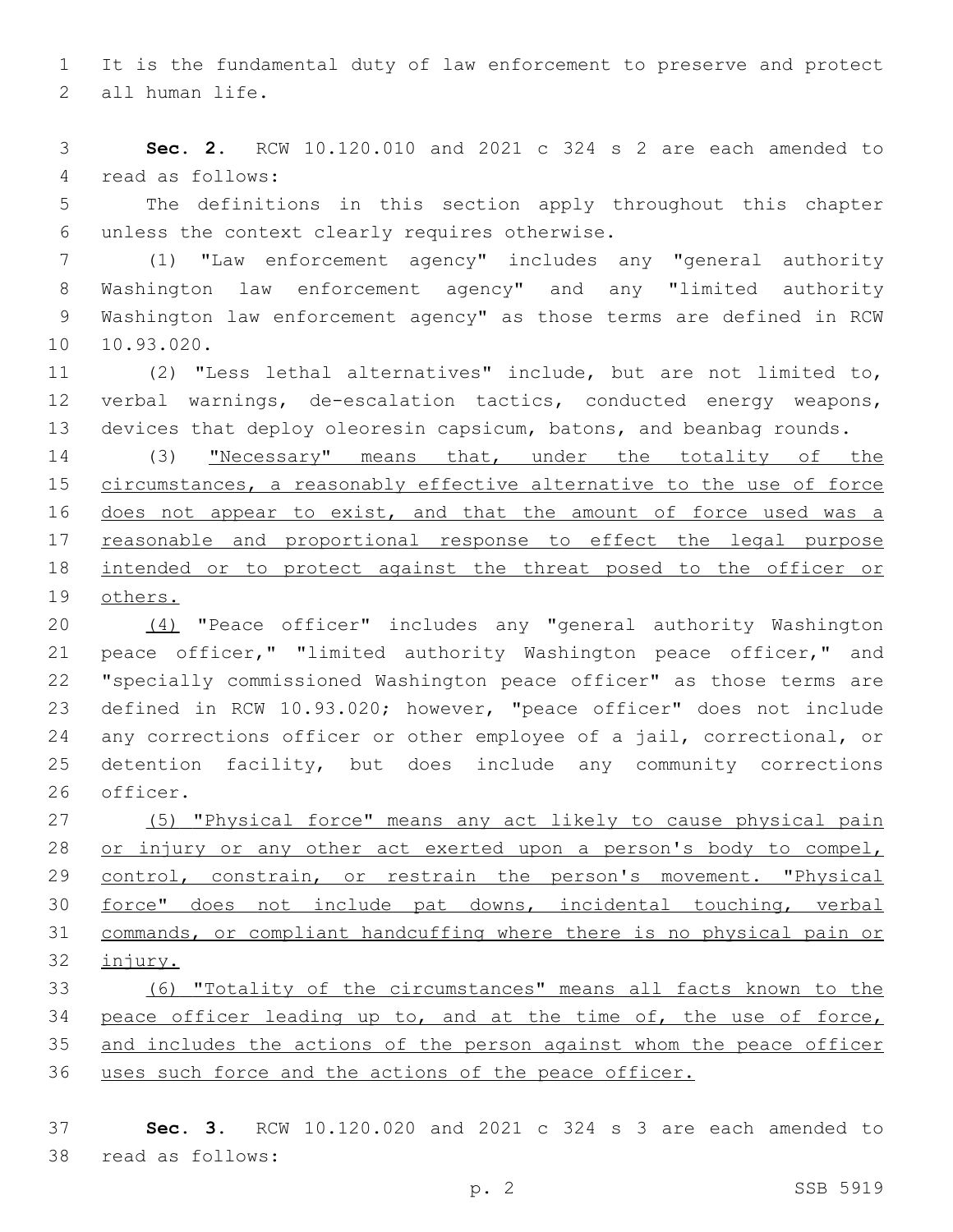1 (1)(a) Except as otherwise provided under this section, a peace 2 officer may use physical force against a person when necessary to:

3 (i) Protect against criminal conduct where there is probable 4 cause to make an arrest; ((effect))

5 (ii) Effect an arrest; ((prevent))

6 (iii) Prevent an escape as defined under chapter 9A.76 RCW;

7 (iv) Effect an investigative detention with less than probable 8 cause if the peace officer has reasonable and articulable facts that 9 point towards criminal activity, including when, under the totality 10 of the circumstances, the situation escalates so that there are now 11 facts sufficient to effectuate an arrest, whether or not an arrest is 12 carried out; or ((protect))

13 (v) Protect against an imminent threat of bodily injury to the 14 peace officer, another person, or the person against whom force is 15 being used.

 (b) A peace officer may use deadly force against another person only when necessary to protect against an imminent threat of serious physical injury or death to the officer or another person. For 19 purposes of this subsection  $(1)$  (b) ( $($ :

20 (i) "Imminent)), "imminent threat of serious physical injury or death" means that, based on the totality of the circumstances, it is objectively reasonable to believe that a person has the present and apparent ability, opportunity, and intent to immediately cause death or serious bodily injury to the peace officer or another person.

25 (((ii) "Necessary" means that, under the totality of the 26 eircumstances, a reasonably effective alternative to the use of 27 deadly force does not exist, and that the amount of force used was a 28 reasonable and proportional response to the threat posed to the 29 officer and others.

30 (iii) "Totality of the circumstances" means all facts known to 31 the peace officer leading up to and at the time of the use of force, 32 and includes the actions of the person against whom the peace officer 33 uses such force, and the actions of the peace officer.))

34 (2) A peace officer shall use reasonable care when determining 35 whether to use physical force and when using any physical force 36 against another person. To that end, a peace officer shall:

 (a) When possible, exhaust available and appropriate de- escalation tactics prior to using any physical force, such as: Creating physical distance by employing tactical repositioning and repositioning as often as necessary to maintain the benefit of time,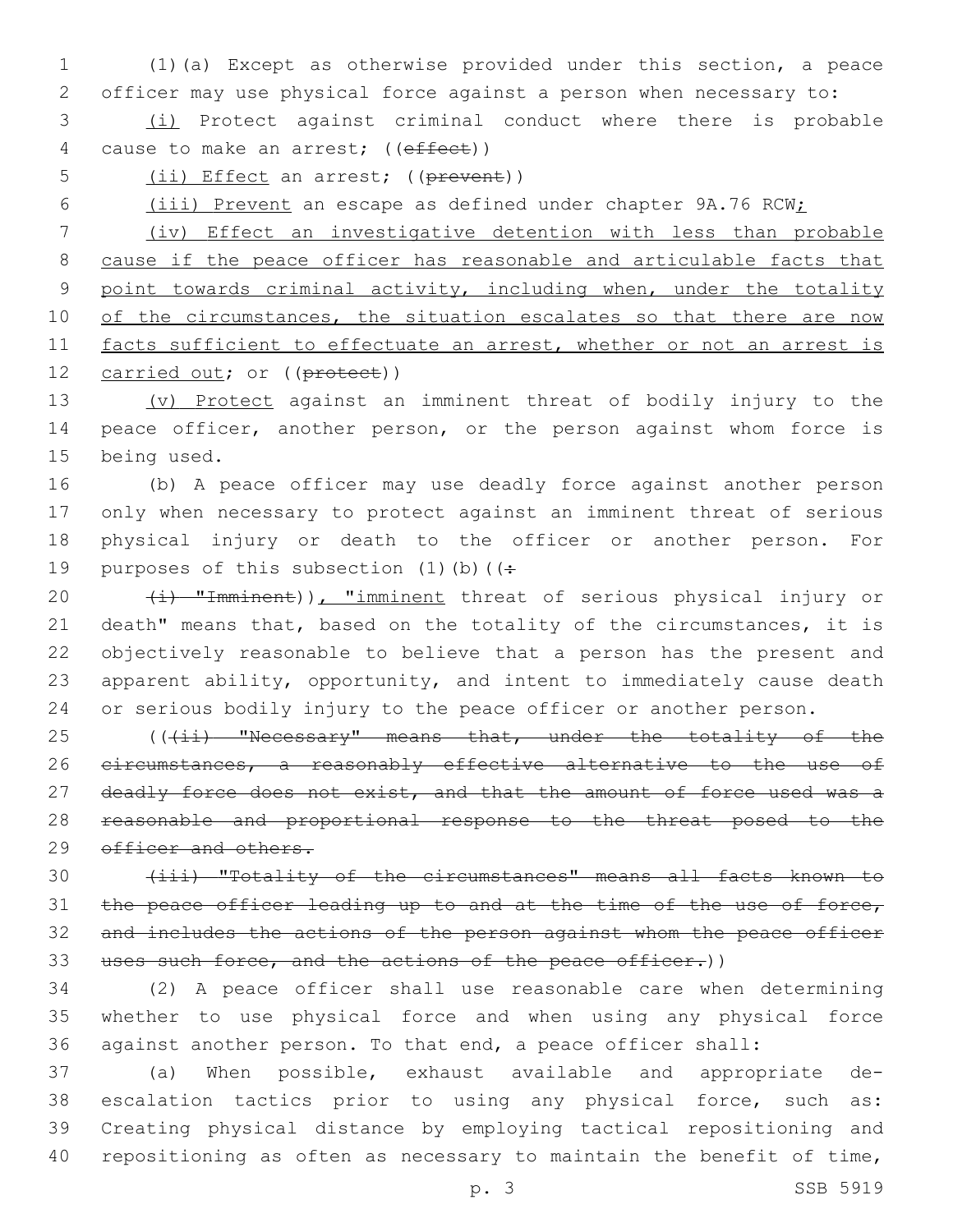distance, and cover; when there are multiple officers, designating one officer to communicate in order to avoid competing commands; calling for additional resources such as a crisis intervention team or mental health professional when possible; calling for back-up officers when encountering resistance; taking as much time as necessary, without using physical force or weapons; and leaving the area if there is no threat of imminent harm and no crime has been 8 committed, is being committed, or is about to be committed;

 (b) When using physical force, use ((the least)) a proportional amount of physical force necessary to overcome resistance under the circumstances. This includes a consideration of the characteristics and conditions of a person for the purposes of determining whether to use force against that person and, if force is necessary, determining 14 the appropriate and least amount of force ((possible)) reasonable to effect a lawful purpose. Such characteristics and conditions may include, for example, whether the person: Is visibly pregnant, or 17 states that they are pregnant; is known to be a minor, objectively 18 appears to be a minor, or states that they are a minor; is known to be a vulnerable adult, or objectively appears to be a vulnerable adult as defined in RCW 74.34.020; displays signs of mental, behavioral, or physical impairments or disabilities; is experiencing perceptual or cognitive impairments typically related to the use of alcohol, narcotics, hallucinogens, or other drugs; is suicidal; has limited English proficiency; or is in the presence of children;

 (c) Terminate the use of physical force as soon as the necessity 26 for such force ends;

 (d) When possible, use available and appropriate less lethal 28 alternatives before using deadly force; and

 (e) Make less lethal alternatives issued to the officer 30 reasonably available for their use.

 (3) A peace officer may not use any force tactics prohibited by applicable departmental policy, this chapter, or otherwise by law, except to protect his or her life or the life of another person from 34 an imminent threat.

 (4) Nothing in this section prevents a law enforcement agency or political subdivision of this state from adopting policies or standards with additional requirements for de-escalation and greater